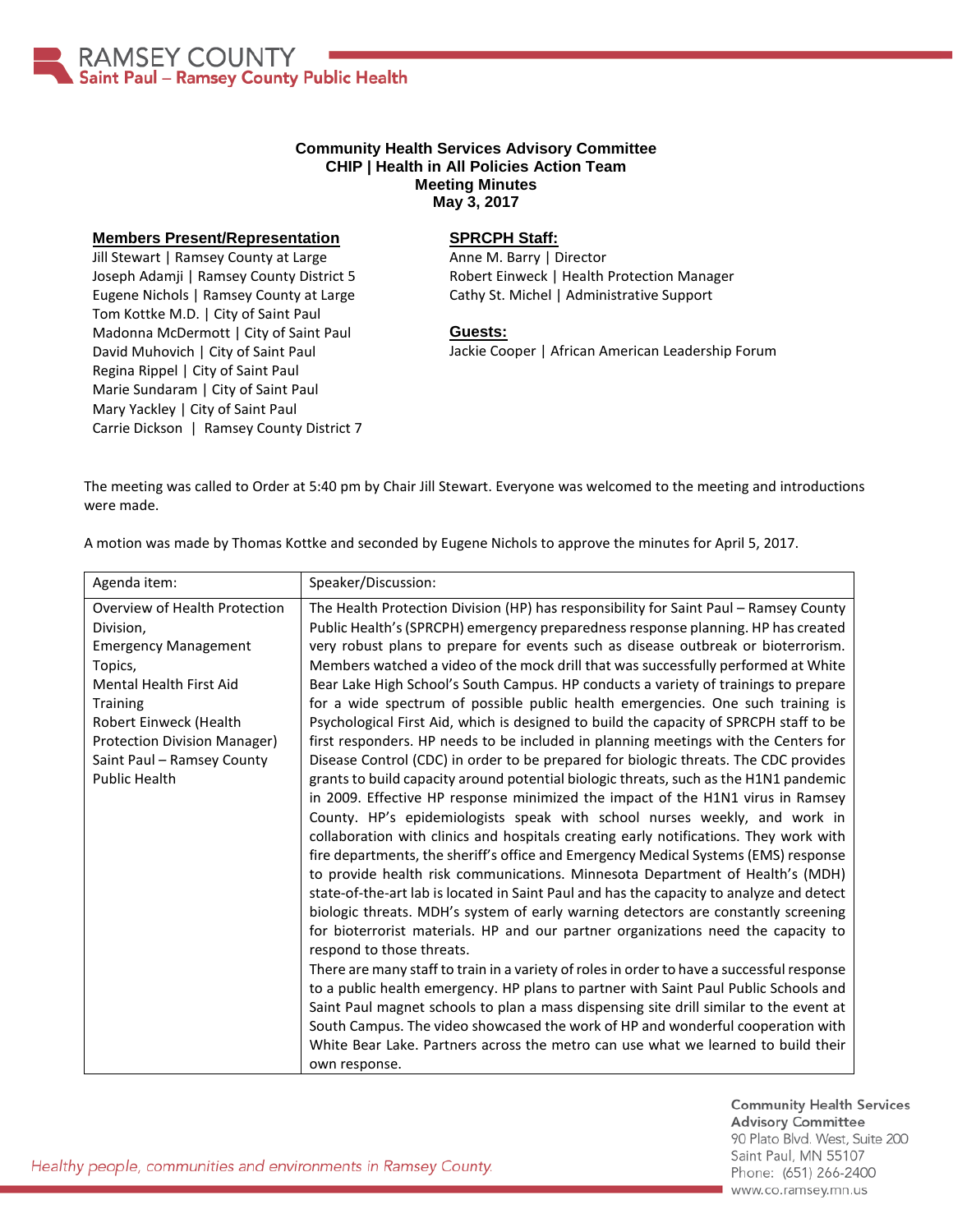

| Agenda item:             | Speaker/Discussion:                                                                                                                                                 |
|--------------------------|---------------------------------------------------------------------------------------------------------------------------------------------------------------------|
|                          | HP addresses incidents of disease outbreaks. Response to outbreaks can be                                                                                           |
|                          | complicated, and HP works with provider community for outreach, education and                                                                                       |
|                          | screening in the affected communities. HP can leverage additional resources when                                                                                    |
|                          | the command center is activated. Outreach in the community can be very effective                                                                                    |
|                          | through marketplaces, churches and healthcare coalitions where there is already a                                                                                   |
|                          | trusted relationship.                                                                                                                                               |
|                          | HP plans to reach out to five community clinics to create a closed point of dispensing                                                                              |
|                          | during an emergency. The community clinics would be best able to dispense                                                                                           |
|                          | medications in a culturally competent manner. HP also plans to work with drug stores                                                                                |
|                          | to have medications on hand and available by prescription for immediate response.                                                                                   |
|                          | Anne thanked Robert for his years of hard work and commitment to Public Health.                                                                                     |
|                          | Robert has skillfully built relationships with many community partners over the course                                                                              |
|                          | of his career. We will miss him and wish him well.                                                                                                                  |
|                          | The Division Manager position has been posted on the Ramsey County website. If any                                                                                  |
|                          | member would like to be involved in selection process, they would be welcome to join                                                                                |
|                          | the selection team.                                                                                                                                                 |
| Menthol Tobacco - Update | Jackie began working as a change agent in early 2017 to change the behaviors and                                                                                    |
| Eugene Nichols & Jackie  | attitudes to recognize the harm that has been done to the community. Her work                                                                                       |
| Cooper, African American | uncovers the deliberate methods the tobacco industry uses to target the African                                                                                     |
| Leadership Forum         | American community in the way it markets menthol and tobacco. The campaign                                                                                          |
|                          | Beautiful Lie Ugly Truth is aimed at educating people to see the motive behind the                                                                                  |
|                          | advertising and prevent young people from starting to smoke. A larger percentage<br>of African Americans use menthol more than any other ethnic group. SPRCPH could |
|                          | best serve the African American community by identifying resources for cessation                                                                                    |
|                          | programs.                                                                                                                                                           |
|                          | As part of his work with the State Health Improvement Partnership grant Gene is                                                                                     |
|                          | conducting surveys among United States-born African American tobacco users                                                                                          |
|                          | because this demographic would be influenced by the tobacco industry's targeted                                                                                     |
|                          | advertising campaigns. The survey information will be used to gather ideas for the                                                                                  |
|                          | best way to implement cessation and prevention programs.                                                                                                            |
|                          | Gene has partnered with Kitty Anderson Youth Science Center (KAYSC) and Jackie to                                                                                   |
|                          | educate middle school students. Based on survey responses, younger people would                                                                                     |
|                          | quit smoking if menthol cigarettes were no longer sold in stores, so laws to restrict                                                                               |
|                          | sale of menthol would be impactful. Current quit plans are not culturally relevant,                                                                                 |
|                          | and funding should be directed toward quit plans that appeal to African American                                                                                    |
|                          | communities. KAYSC can assist in researching the science of addiction and suggest                                                                                   |
|                          | an acceptable substitute for menthol and tobacco. Cessation and prevention should                                                                                   |
|                          | be the focus for the last half of the grant's time period. Suggested ways to help with                                                                              |
|                          | cessation are creating support groups, restricting the sale of cigarettes to those 21                                                                               |
|                          | and older, identifying triggers, and labeling menthol cigarettes as flavored.                                                                                       |
|                          | Understanding how marketing is directed at our children is one key to prevention.                                                                                   |
|                          | Tom Kottke made a motion and David Muhovich seconded that CHSAC would                                                                                               |
|                          | endorse the regulation that menthol cigarettes be labeled as flavored cigarettes. The                                                                               |
|                          | motion passed by affirmation of the committee. CHSAC will approach the board to                                                                                     |
|                          | support any city in Ramsey County that will advance these type of laws. Current                                                                                     |
|                          | regulations do not require menthol to be labeled as a flavored cigarette, and only                                                                                  |
|                          | one city in Minnesota restricts sales to people under the age of 21. Two additional                                                                                 |

Community Health Services<br>Advisory Committee 90 Plato Blvd. West, Suite 200 Saint Paul, MN 55107 Phone: (651) 266-2400 www.co.ramsey.mn.us

Healthy people, communities and environments in Ramsey County.